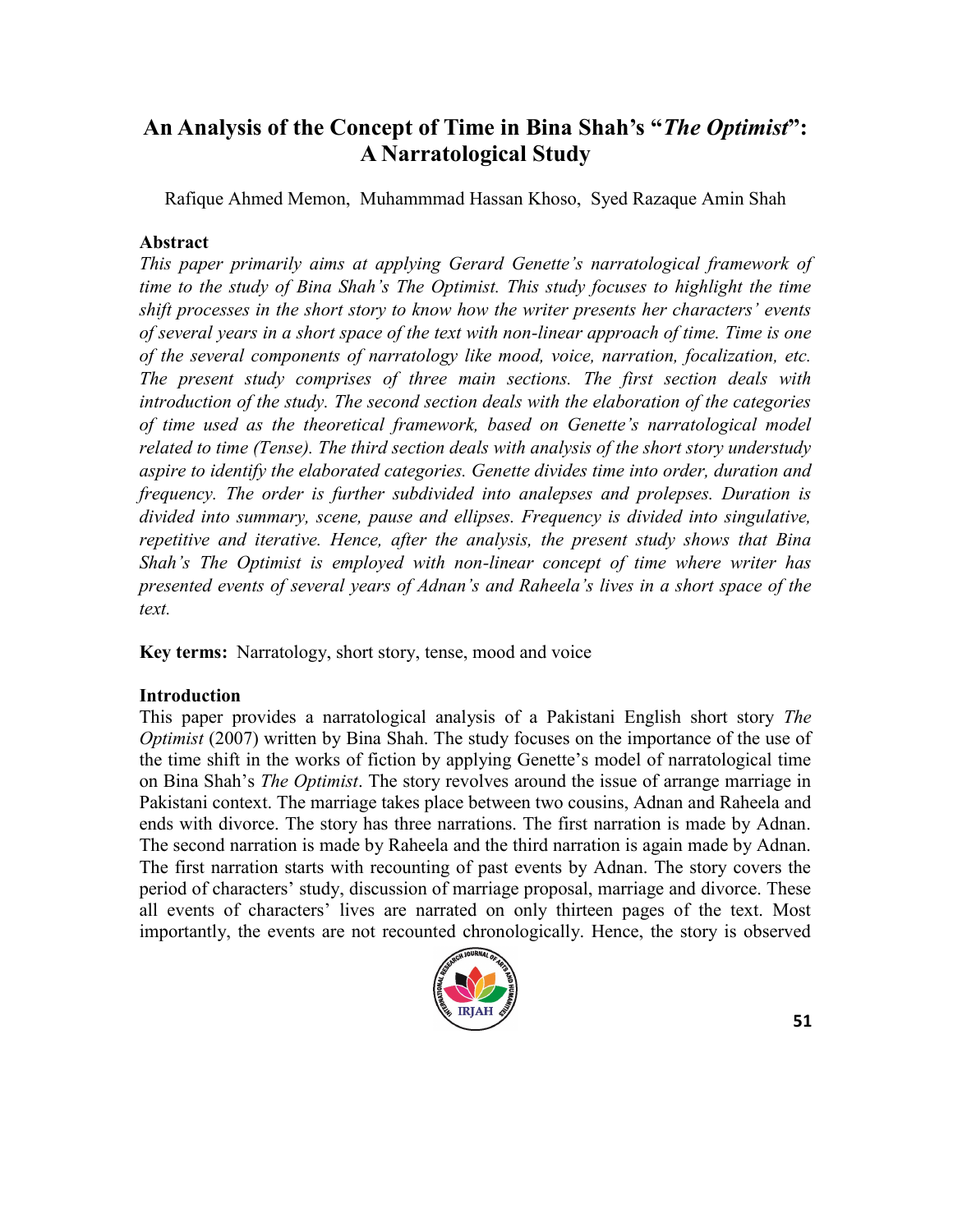with several time shifts in the form of flash-forwards and flashbacks that have compelled the researchers to reconsider the study from the perspective of narratological time to what Genette (1980, p.35) states, 'time' in the world of fiction is identified in terms of 'the relationship between the story time and the narrative time or discourse time' and it does not follow chronological order. There is always distortion of time in the narrative texts. This study spotlights the components of time shift to answer the question how do Bina Shah has employed the concept of narratological time to recount events of several years of her characters' lives in a short space of the text?

To explore the concept of time shift and its importance in the selected short story, the researchers have firstly elaborated the categories and sub-categories of the time as presented by Genette (1980) in his narratological model in the form of theoretical framework. Secondly, the researchers have identified those categories in *The Optimist.* By analyzing *The Optimist*, it has been found that the short story is employed with time shift that helps author to recount events of several years on the short space of the text (thirteen pages only).

### **Literature Review**

*The Optimist* (2007) is a short story comprising of events of several years of lives of Adnan and Raheela (the story time) recounted on the thirteen pages of the text (the discourse time). Seemingly, Bina Shah has employed the technique of omission. According to Genette (1980), it is not possible for author to recount every moment of the actual story of character in the narrative text, therefore, he follows some techniques of omission. These techniques are studied under the domain of narratology.

Narratology, as term suggests is the study of narrative or in Tzvetanian terms is "the science of narrative" (Gholami, 2013, p.25). The term was coined in late sixties of the twentieth century (Fludernik, 2009). Russian formalists were the first who analyzed folk stories under the domain of narratology (Prince, 1982). Abdullah (2015), Chatman (1978) and Prince (1982) demonstrate that narratology is based on theory which deals with the study and analysis of narrative structure in narrative fiction. According to Fludernik (2009), narratology is narrative theory. It is taught and used as a genre. Its purpose is to illustrate various correlated narrative structures in the narrative texts and to identify how these components are connected in the domain of narratological models understudy. According to Arege (2012), narratology is concerned with the manner in which stories are told and not the interpretation of stories.

Narrative is one of the parts of narratology. It comprises of a story or stories either in verse or prose, consisting of plot (events, characters, action and dialogues). It is present in both poetry and prose. In prose, novels and short stories are instances (Ahmadian and Jorfi, 2015). Genette (1980, p. 25) demonstrates, "narrative refers to the narrative statement, the oral or written discourse that undertakes to tell of an event or a series of events. Narrative, in common parlance, is technical word which is associated with literary works of fiction like short stories, novels and epic poetry (Bal, 2009). Several narratologists have contributed in evolving several models of narratology to study works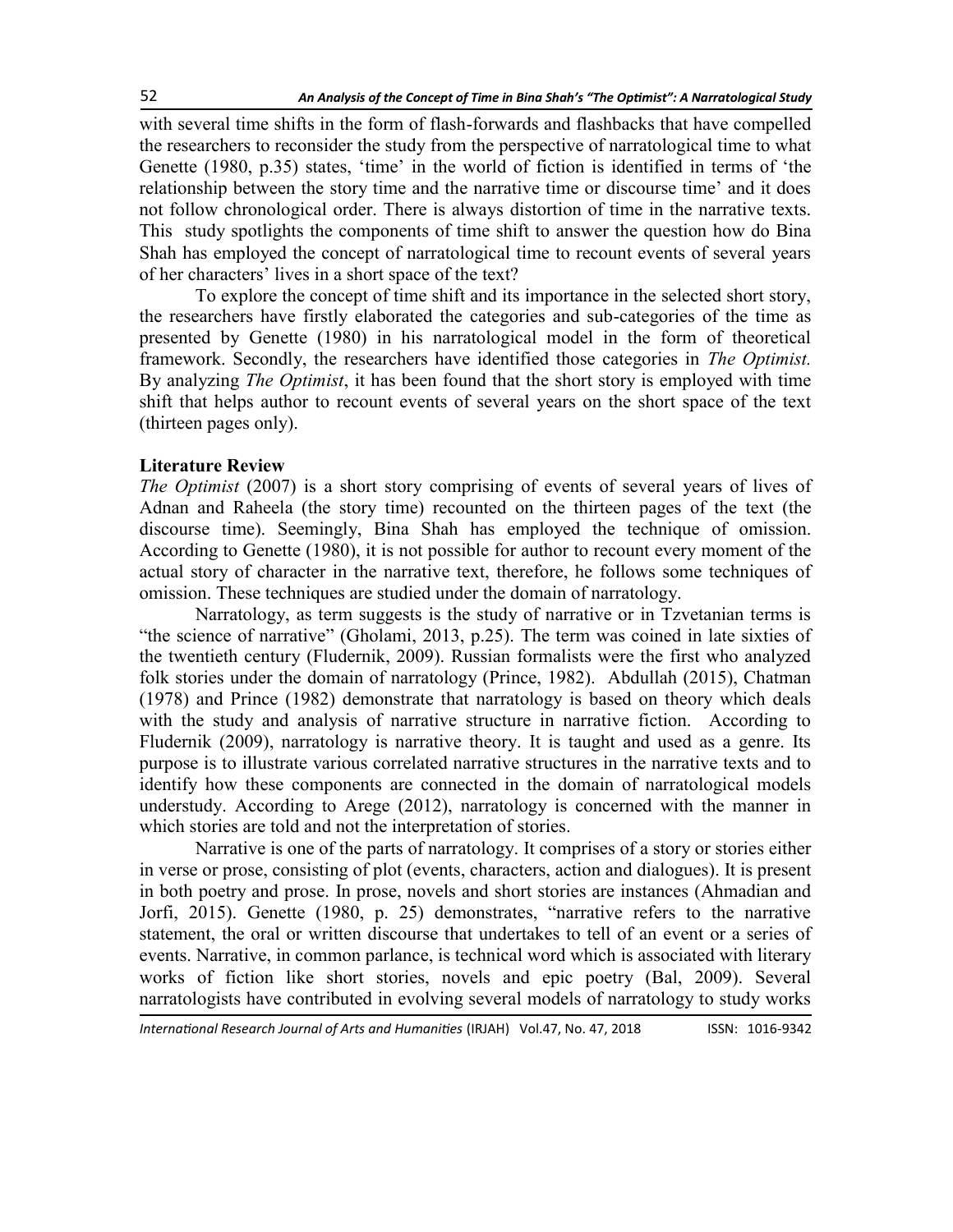of fiction (Cohn, 1995). However, the narratologists like Bal(2009), Chatman(1978) and Rimmon-Kenan(2002) consider Genette (1980) as their predecessor and one of the pioneers of narratological models.

Genette (1980) is one of the classical narratologists whose models of narratology have been studied and will be studied for years (Fludernik, 2009). Genette's (1980) narratological models comprise of three main categories, voice, mood and tense. Genette (1980, p. 20-27) divides ‗voice' into narrator and narratee pertaining to their levels and paradigms. He (ibid) further divides narrator and narrator into extradiegetic and intradiegetic levels. This aspect is not relevant to this study. 'Mood', Genette (1980, p. 161-162) divides into narrative distance and focalization. This aspect is also not relevant to this study. The third aspect is 'tense' that Genette (1980, p.26-34) has discussed comprehensively.

Genette (1980, p. 27) names 'tense' as 'narrative time'. Narrative time is 'pseudotemporal' which deals with relations of chronology between the story and text. The ‗story time' is the actual duration of events which refers to the sequence of events and the length of time that passes in the story (Genette, 1980, p.27). The 'text time' or discourse time as Genette (1980, p.28) calls, is said to be 'pseudo time' where no chronological order of events is followed. The time order is distorted or is not followed strictly. The author of the text narrates or omits events where he feels necessity. The 'discourse – time' (the text-time) covers the length of time that is taken by the telling or reading of the story and the sequence of events as they are presented in the discourse (Genette, 1980, p.28-32). This temporal relation of time, Genette (1980, p. 35-116) has classified intoorder', 'duration' and 'frequency'. This aspect is discussed in the following section of theoretical framework.

# **Theoretical Framework**

The theoretical framework is based on the concept of time as presented by Genette. He has divided time into order, duration (dealing with speed of events), and frequency of those events.

# **1. Order**

Order is the 'pseudo-temporal arrangement' (Genette, 1980, p. 35). It shows relationship between the events presented in the story and the way these events are arranged in the narrative. In other words, it determines the relationship between the chronology of the story and the narrative (Genette, 1980). Arege (2012) explains that the chronology of the story contains of events which are placed in order as they happen in the world of fiction and the chronology of the narrative comprises of events as they are narrated in the narrative. In normal format, a story contains events in an appropriate order as they happen in succession. Most importantly, in chronological time order, these successions of events in the story are recounted in the narrative in proper order of their happening (Genette, 1980). Simply, one may say that the story events and the narrative discourse are dealt in the same way. But, it does not occur in narratives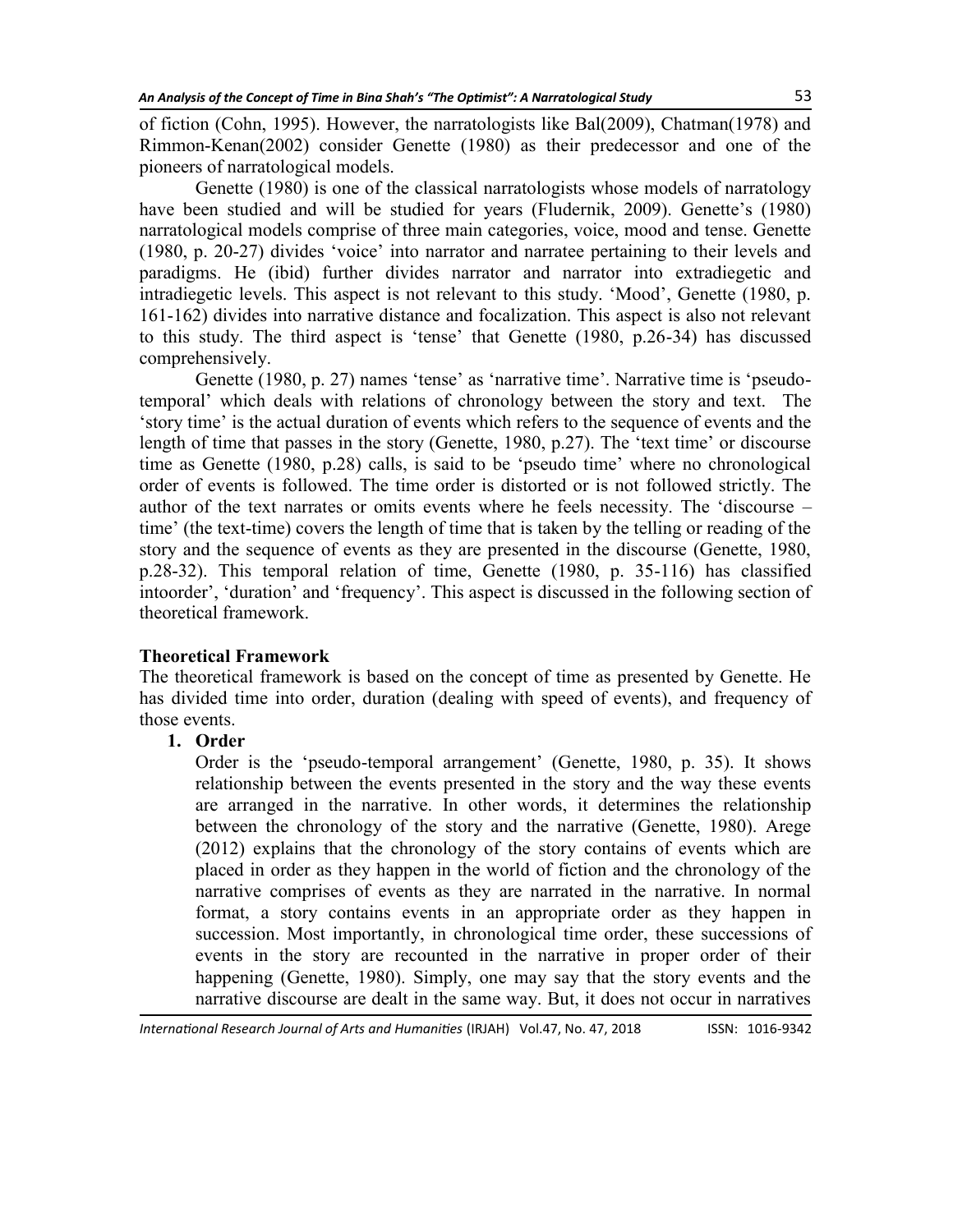because all events of real story cannot be recounted in the narrative in proper order or there cannot be perfect temporal relationship between the events of the story and their recounting in the discourse of the narrative (Genette, 1980; Rimmon-Kenan, 2002).

Therefore, the sequence of events of the story, according to Genette (1980, p. 35-36), is disturbed or distorted in the one or the other way in the narrative and termed as 'anachrony'. 'Anachronies' are of various kinds of the discordance between the story and the narrative (Genette, 1980, p.40). This interruption of order of events in the narrative happens in two ways, i.e. by putting events in the narrative which had happened somewhere in the past or long time ago (analepses) or by means of recounting events in the narrative in advance (prolepses) (Genette, 1980). Genette (1980) explains that these anachronies (analepses and proplepses) are put to distort the order of the primary narrative.

Analepses are often known as flashbacks (Genette, 1980). Rimmon-Kenan  $(2002, p.46)$  defines, "an analepsis is a narrative of a story-event at a point in the text after later events have been told. The narration returns, as it were, to a past point in the story". Prolepses, on the other hand, Genette (1980) explains, are anachronies which are inserted to disturb the order of primary narrative when events are told before their happening later in the narrative. In simple words, prolepses determine the events in the narrative that are told in advance which are going to happen at later stage in the narrative (Arege, 2012). One may say that prolepses are anticipatory summary (Rimmon-Kenan, 2002). Prolepses are often known as flash forwards (Genette, 1980).

#### **2. Duration**

Duration is another temporal component which deals with narrative speed (Genette, 1980). It determines the relationship between the duration of events that happen and the length of text in which those events are recounted (Genette, 1980). In other words, the duration establishes the ratio between the story time and the textual space. The story time is often measured in terms of minutes, hours, days, weeks, months and years. The textual space is the length of the text which is often measured in lines, paragraphs and pages (Abdullah, 2015; Rimmon-Kenan, 2002). The relationship between the duration of events and the length of text is determined in two ways. The one way is when an event of a story comprising of a long period is narrated in a short space of the text known as the acceleration in terms of the narrative speed (Genette, 1980). It can be exemplified as an event of one hour may cover 100 pages of the text (Abdullah, 2015). The other way is when an event of a story comprising of short period is recounted in the long space of the text, commonly, known as deceleration in terms of the narrative speed (Genette, 1980). It can be exemplified as an event of 5 years may take the space of 1 paragraph or page (Abdullah, 2015). Genette (1980) has divided duration into summary, scene, pause and ellipses.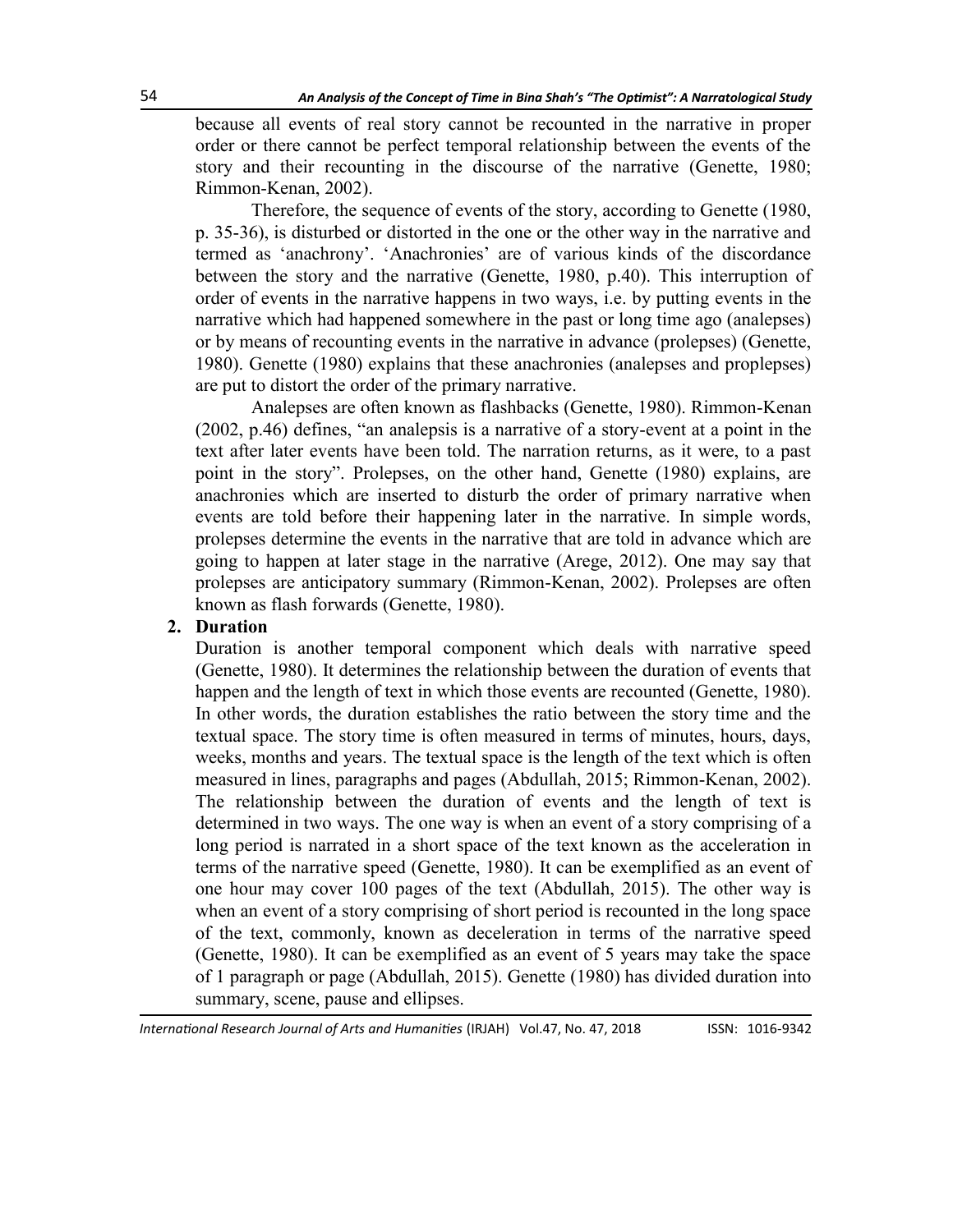Summary is the form of acceleration which consists of recounting of events of several days, months or years in a few paragraphs or a few pages of the text without description of detailed action and narration (Genette, 1980; Rimmon-Kenan, 2002). In simple words, summary is devoted a short space of the text to a long period of story time (Abdullah, 2015).

In the scene the both duration of story and duration of text are identical (Genette, 1980; Rimmon-Kenan, 2002). The best example of scene is dialogue (Abdullah, 2015). Dialogue is one of the main characteristics of the drama but it has been also used in the narration (Arege, 2012). According to Abdullah (2015), apart from dialogue, commentary and generalizations in the narration are also parts of scene. During scene the pace of narration slows down which is known as deceleration' in terms of the narrative speed (Abdullah, 2015, p. 50).

Pauses consist of descriptive segments of the text which render no action (Rimmon-Kenan, 2002). Genette (1980) demonstrates that when a narrator describes something like a picture to provide more information regarding any event is said to be the pause in the text. Simply, it is suspension of narration temporarily to describe any event that the narrator feels is important (Ahmadian and Jorfi, 2015). It may include 'landscapes', 'socio-cultural' or 'socio-historical backgrounds' or 'state of mind' (Fudernik, 2009, p. 33).

‗Ellipses or omissions' are the maximum speed where story duration is corresponded by zero textual space (Genette, 1980, p.108; Rimmon-Kenan, 2002, p. 53). It is not necessary that an author may provide every detail of events of actual story because it may not be possible. Therefore, an author may omit some information or detail and leave for readers to figure out the information from the gaps left due to omissions (Abdullah, 2015). Ellipses are useful to accelerate the pace of the story (Rimmon-Kenan, 2002). Writers often use ellipses to establish suspension in the story (Fludernik, 2009).

### **3. Frequency**

Frequency or repetition shows relationship between the 'occurrence of events in number of times in the story and mentioning of those events in number of times in the narrative' (Genette, 1980, p. 113). In other words, frequency deals with question of how often? When events that occur once, twice or several times in the story are narrated once, twice or several times in the narrative, the frequency is observed (Genette, 1980; Rimmon-Kenan, 2002). Genette (1980) has elaborated three modes of frequency, singulative, repetitive and iterative.

Singulative frequency is mentioning of events once in the narrative what happened once in the story or mentioning of events in number of times in the narrative what happened number of times in the story (Genette, 1980; Rimmon-Kenan, 2002). Repetitive frequency is mentioning of events several times in the narrative what happened once in the story (Genette, 1980; Rimmon-Kenan, 2002). Iterative frequency is mentioning of events once in the narrative what happened several times in the story (Genette, 1980; Rimmon-Kenan, 2002).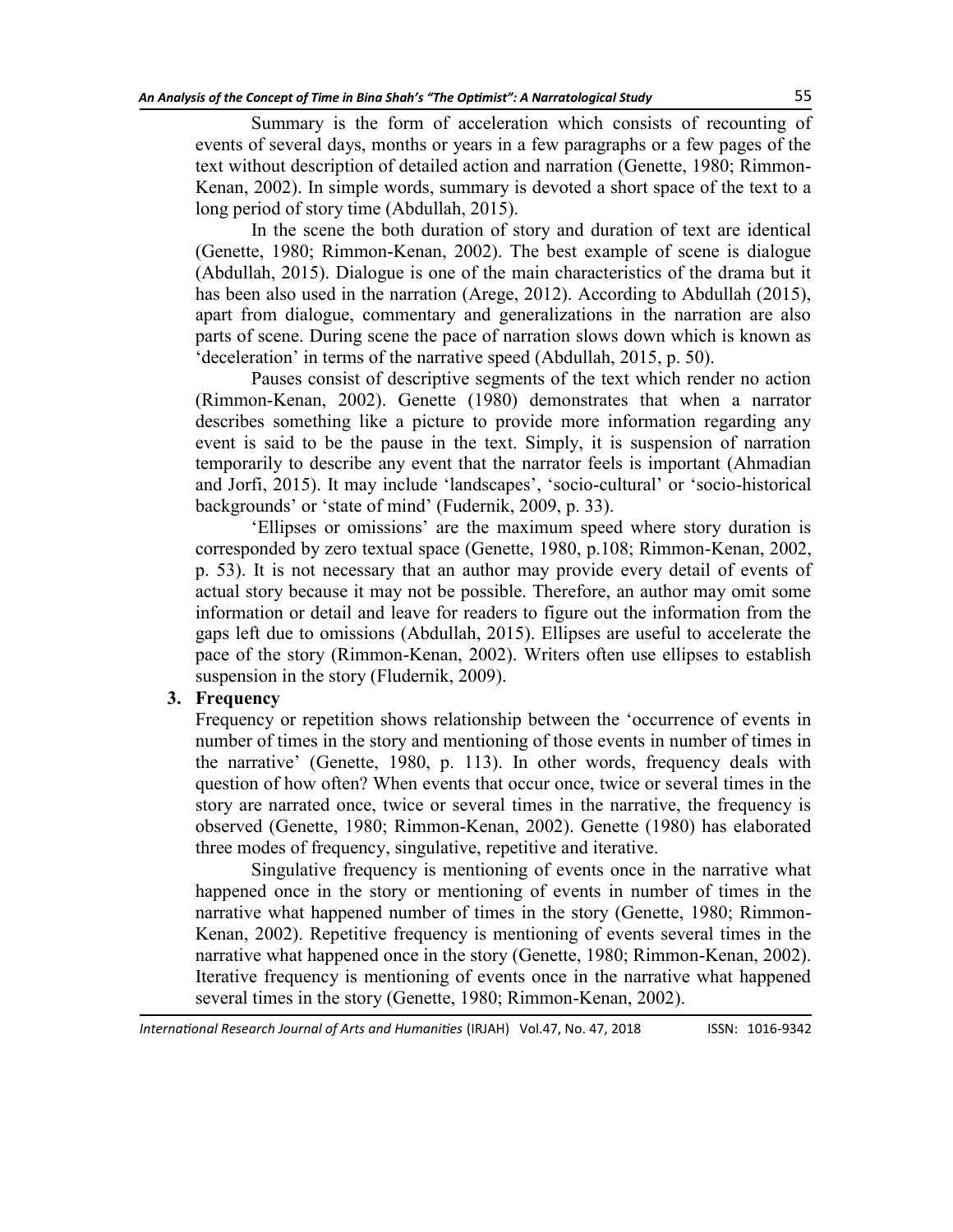### **Research Methodology**

This study is qualitative in nature and is based on the textual analysis of a short story, *The Optimist* written by Bina Shah. The study is analyzed in the light of theoretical framework based on narrative time, one of the aspects of Genette's model of narratology**.**  The data was collected and analyzed with close reading technique.

# **An analysis of the short story**

In this part of the study, selected paragraphs are highlighted where the narrative time of the story is manipulated in the form of order, duration and frequency. The story begins with narration of Adnan who is recounting the past events that happened on the day of his wedding:

> *I know Raheela deosn't love me. She chose to tell me this on the day of our wedding in Karachi. The moment our nikah was signed she said that she hated me (para.1, p.169).*

The opening sentence of the above paragraph is in normal order but the rest of the two sentences are analepses. Adnan is recounting the events what happened on the day of his wedding somewhere in the past. This extract is the example where the time shift is observed. The normal order of the story is distorted after the first sentence and then the narrator takes readers to the past events. In this analepses, one may also observe instance of repetitive narration when Adnan is mentioning of Raheela's hate which happened once but is recounted several times, twice in the above passage and many times later in the story. Adnan continues to recount:

> *She didn't move a muscle, not even to shift her forehead into furrows of disdain. Her eyes stayed perfectly blank but the lips still moved, whispering words that stung. ‗This will never work. You know I don't love you. I can't stand the sight of you, Adnan. I'm only doing this to make my parents happy. I'll be back in England before the year's out.' She threw a glance my way. ‗Oh, my God, don't even try to make me feel sorry for you. I can't stand men who cry.'(para.4, p.169).*

The first part of the above paragraph is the instance of pause that describes Raheela's appearance on the day of wedding. It is the static setting. The next part is the example of scene because here Raheela is in conversation with Adnan as dialogue is the best example of scene. But, the dialogue "I' ll be back in England before the year's out", is the example of prolepses. Here Raheela is telling her plan in advance in the story that happens at the later stage of the story. Moreover, the following paragraph recounted by Adnan is another mixture of time shifts: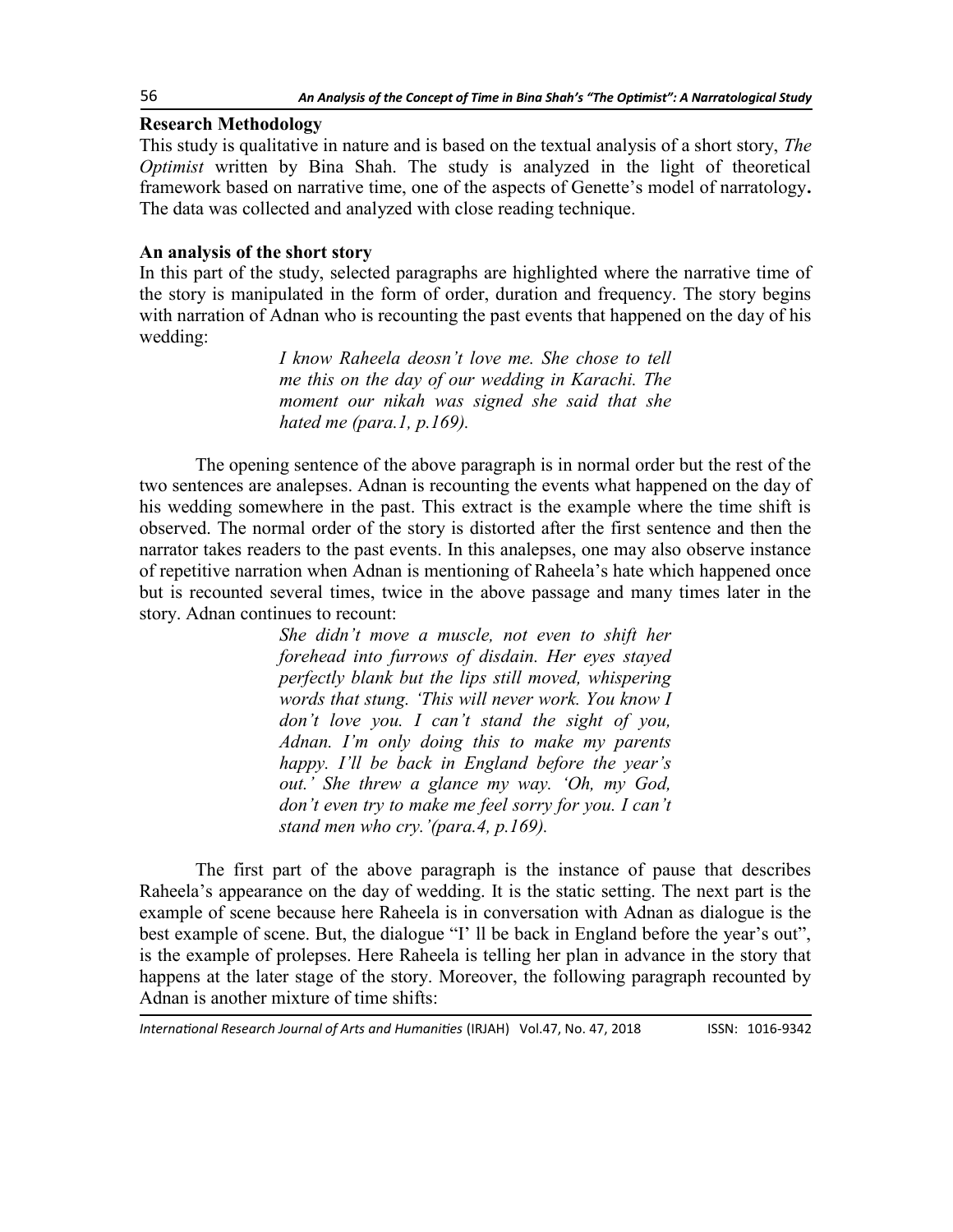*I've loved Raheela from the day I saw her photograph. I still remember all the details; a beautiful sea-green shalwar kameez, dark hair cascading down her shoulders, milky eyes looking straight into the lens, not dipped shyly away to portray innocence. It was her cousin's wedding, the way they have them in England, in some strange recreation centre with a dirty pool (para. 8, p.170).*

The opening sentence of the above paragraphs is the example of repetitive narration as event of Adnan's falling in love happened once but is mentioned several times in the story and he also mentions of Raheela's photograph several times. The next sentence is the good example of scene because here the narrator is describing physical appearance and garments of Raheela when he saw her photo. The last sentence is the instance of ellipses because no information or detail about Raheela's cousin is given. He just mentions the occasion, not the description which is to be figured out by the readers. Another example of ellipses can be found in the following paragraph:

> *My mother sobbed her worries about me late at night or over the phone to her sisters, but she shouldn't have worried so much (para.10, p.171).*

The above sentence signifies that information regarding his mother's worries that she narrated to him or to her sister are omitted. We are not told what worries were and how she told. Moreover, we also do not know who is her sister and where does she live. Further, the following paragraph is mixture of different narrative tools:

> *‗Oh, God, Mum, not another story about Nahid. I can't deal with this today. She's my sister and I love her, but I just can't. You don't know what I've been through. There was this old crumbly who came in with ten year-old coupons to pay for his food. These bloody rude boys were opening packages of stuff and eating them before they were paid for. And this blind man brought in his guard dog and it pissed all over the floor in front of my check-out line!' (para.18, p.173).*

The above paragraph is another example of pause and analepses which are encompassed with ellipses. The pause is created because Raheela is uttering dialogues. Analepses are present in a sense that recounting of events is related to the past happenings which are merely added to create suspense in the story. This time the narrator is Raheela. The first sentence is an ellipsis because the narrator does not provide information that what was Nahid's story. She just tells that she loves her which is an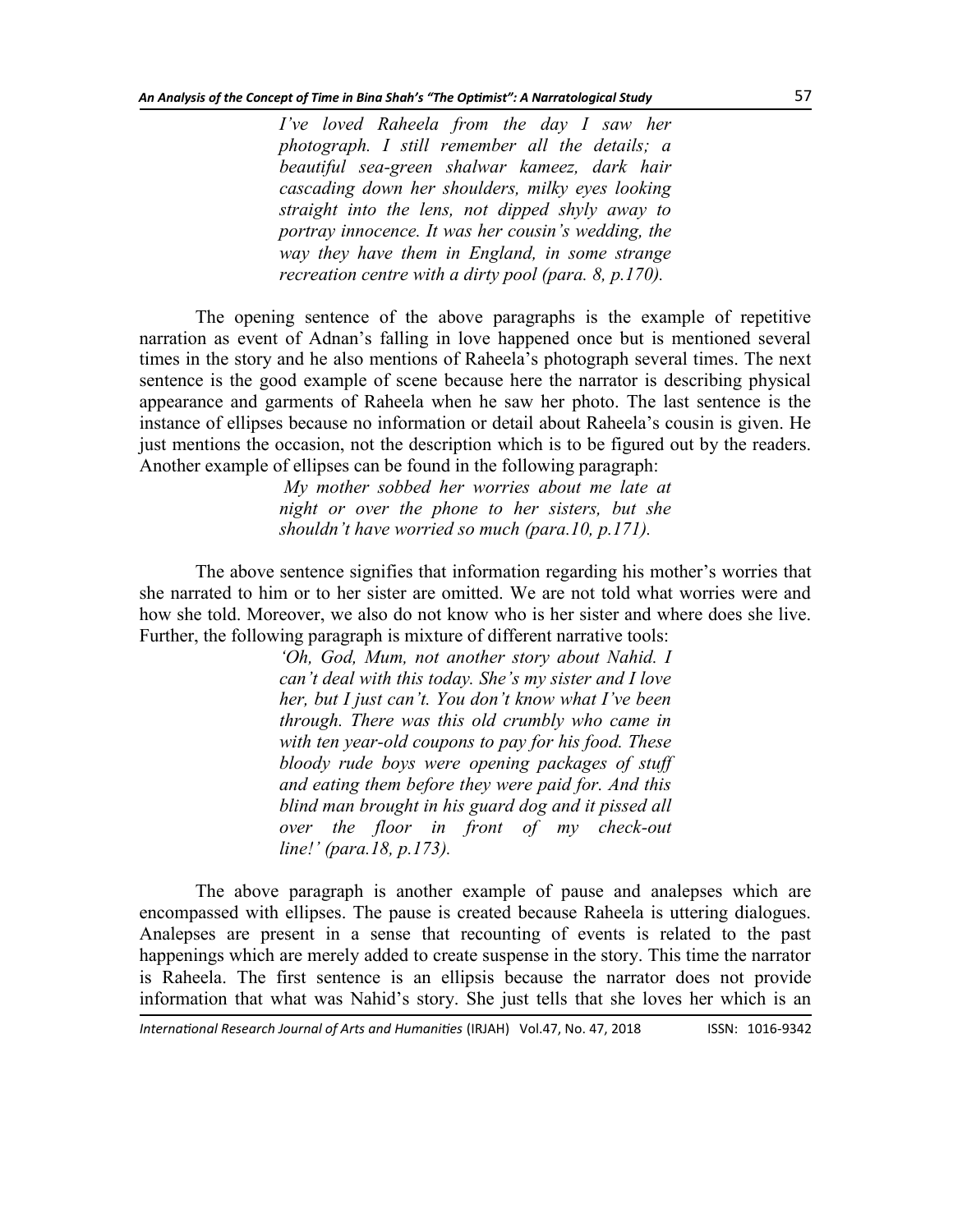instance of singulative narration because it happened once and is mentioned once. The rest of sentences are also examples of ellipses because no detailed information is provided about the persons and happening of events. One cannot find what went on among them. They are just mentioned once and are not repeated anywhere in the story.

Summary is another important segment of time (duration) which deals with speeding up of the events in the story. In this story this speeding up of events can be identified at several places. In this context the following paragraph deals with summary. Raheela narrates:

> *One night I picked up an English guy, took him back to Nina's place, woke up the next morning to find his jeans already gone from the chair he'd hung them up on the night before. It was the first time I'd ever done anything like that (para.33, p.176).*

The first sentence of the above paragraph is an example of summary because the events of whole night are summed in a single sentence. This is also an example of ellipsis because whole night's events are omitted. What had happened throughout the night is not described. Another example of summary is to be found when Raheela narrates:

> *Two months later I was on a plane to Pakistan with the rest of my family, to become my cousin Adnan's unwilling bride …, while eight hours passed by and I didn't say a single word to anyone (para.39, p.177).*

In the above paragraph, two months' time is speeded up in one sentence. This sentence can be read within a few seconds which is the story time but events in the actual story could have taken long time. These lengthy details are elided which result in accelerating the pace of the story. The last part of the above paragraph is also an example of summary because the time of eight hours in the plane is passed like few seconds in just one sentence. It is again speeding up of the pace of the story. Other cases of summary are explicit from the last narrations of Adnan when he comes along with his wife to drop his in-laws at airport. His wife goes with her parents inside of the airport leaving her husband to wait for her outside. Adnan tells:

> *At the end of the week her family was ready to return to England (para.50, p.179).*

The above sentence of paragraph is another instance of summary where a week's time is speeded up. Most importantly, Adnan's narration of his waiting at airport can be called as the best examples of summary:

> *Five minutes passed, then ten…through the fiberglass bridge (para. 54, p.180).*

*International Research Journal of Arts and Humanities* (IRJAH) Vol.47, No. 47, 2018 **ISSN: 1016-9342**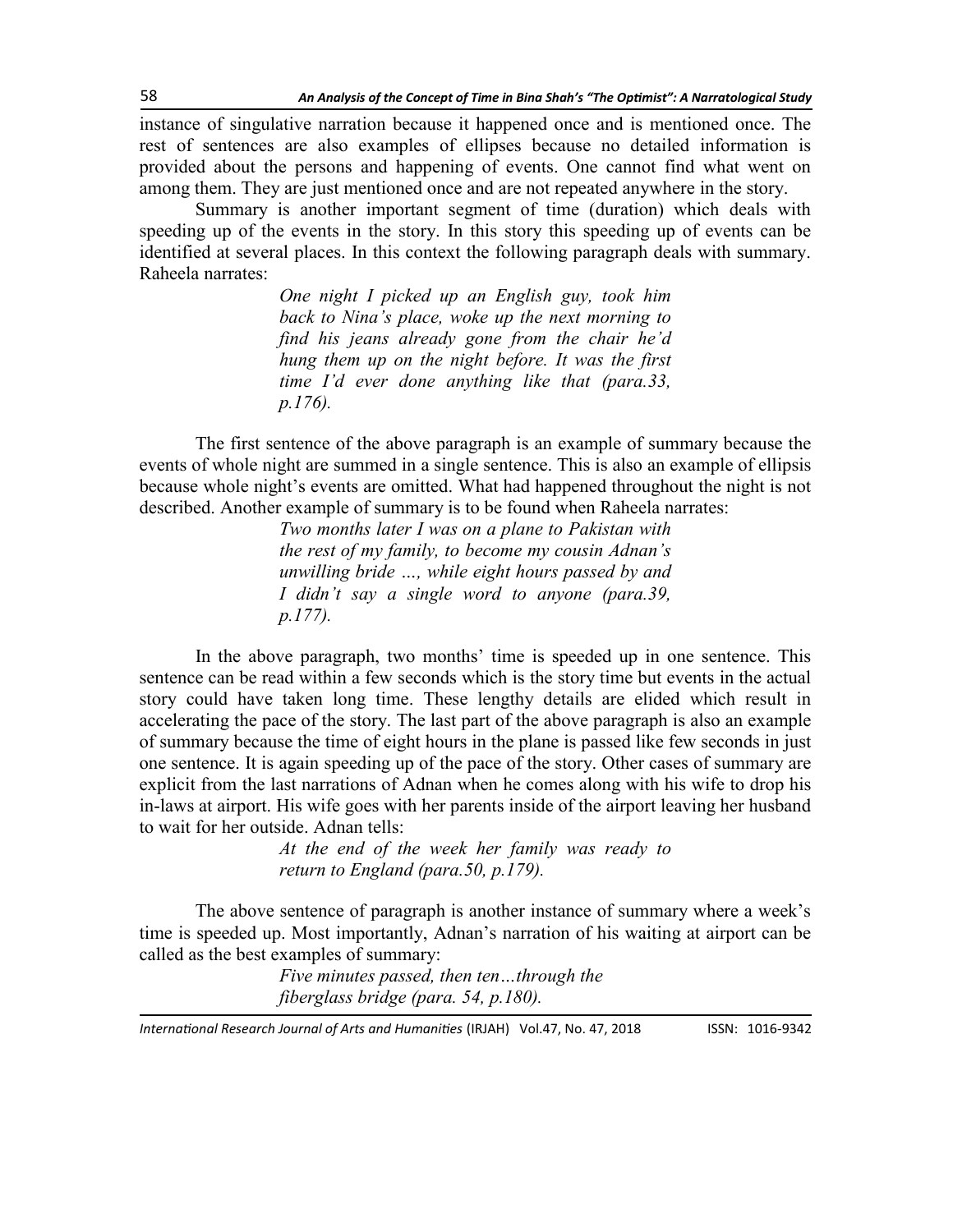Adnan's above narration of ten minutes covers eight lines in the narrative. The next paragraph portrays summary as:

> *Twenty minutes passed and my stomach began to sink….put her to bed and let her rest (para.55, p.180).*

Adnan's above narration of another ten minutes is devoted with the space of six lines in the narrative. Another paragraph on the same page has summary as:

> *When thirty minutes passed, I knew what she had done (para.56, p.180).*

Adnan's another narration of ten minutes is just narrated in one sentence in the text.

#### **Conclusion**

By analyzing the concept of time as presented by Genette, in Bina Shah's this short story, one may grasp that the short stories like this do not follow adhered linear time but rather events are narrated contrary to chronological sequence. Shah's short story contains various tools of narrative technique related to the concept of time. The order of time is followed with analepses and proplepses, two anachronies in the words of Genette. Duration in the story is present in the form of summaries, scenes, pauses and ellipses. Frequency is present in the form of singulative and repetitive narrations in the short story. Thus, Bina's *The Optimist* possesses time shifts that enable the writer to recount events of several years of lives of characters without taking the space of several pages.